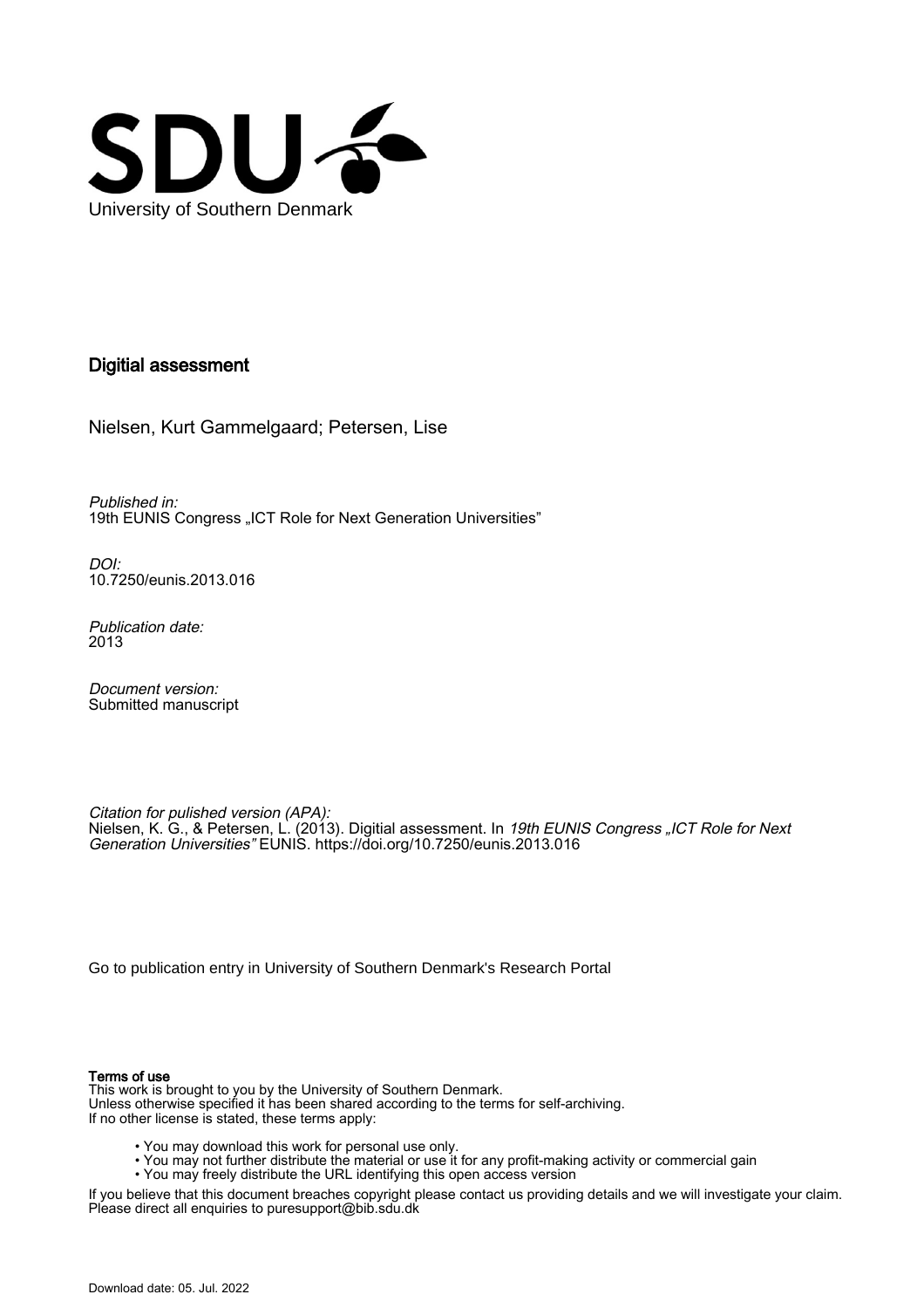# **Evaluation of Digital Assessment**

Kurt Gammelgaard Nielsen<sup>1</sup>, Lise Petersen<sup>2</sup>, Birgitta Wallstedt<sup>3</sup>, Poul Basse<sup>4</sup>, Pernille Stenkil Hansen $^5$ , Søren Sten Hansen $^6$ , Dorthe Majlund Sørensen $^7$ 

<sup>1</sup> IT-service,  $kgn@sdu.dk$  (corresponding author); <sup>2</sup> IT-service,  $lisep@sdu.dk;$  <sup>3</sup> SDU Centre for Teaching and Learning, <u>bwallstedt@sdu.dk</u>; <sup>4</sup> Faculty of Social Sciences, <u>pba@sdu.dk</u>; <sup>5</sup> SDU Centre for Teaching and Learning, <u>pha@sdu.dk; 6</u> Faculty of Science, <u>shan@sdu.dk</u>; <sup>7</sup> Faculty of Health Sciences, dksorensen@health.sdu.dk;

University of Southern Denmark, Campusvej 55, 5230 Odense M, Denmark

### **1. ABSTRACT**

University of Southern Denmark (SDU) decided to start a project to implement digital assessment in May 2010. By the exam term of January 2014 the formal goal of the implementation project – all written exams should be digital – was reached by all 5 faculties and 5 campuses. Paper is no longer used at exams, and the students handed in a total of 75.000 digital assignments in 2013 (SDU Assignment Stats, 2014).

In this paper we will evaluate the project according to generally accepted criteria for quality of assessment:

*Validity* – the assessment measures the whole testable domain (knowledge, skills, competences) that it is supposed to measure.

*Reliability* – the assessment is reliable – i.e. there is a consistent

discrimination between good and poor performance.

*Acceptability* – the assessment is widely accepted as being 'good'

by students and faculty.

*Feasibility* – the resources, which are required to conduct the assessment, are available

According to these criteria the implementation of digital assessment at SDU has been partially successful:

- A conscious approach to assessment and ongoing discussions has brought us a long way in increasing validity and reliability.
- The acceptability of digital assessment is high among students.
- The resources have been present, and the goal of feasibility of digital assessment has been partly achieved, due to automation of workflow and due to students bringing their own computer (BYOD).

The formal goals of implementing digital assessment at Danish Universities are described in the Danish eGovernment strategy (2011). The overall goals of digitization are to strengthen the teaching and increase operational efficiency. By using our set of four criteria in evaluating digital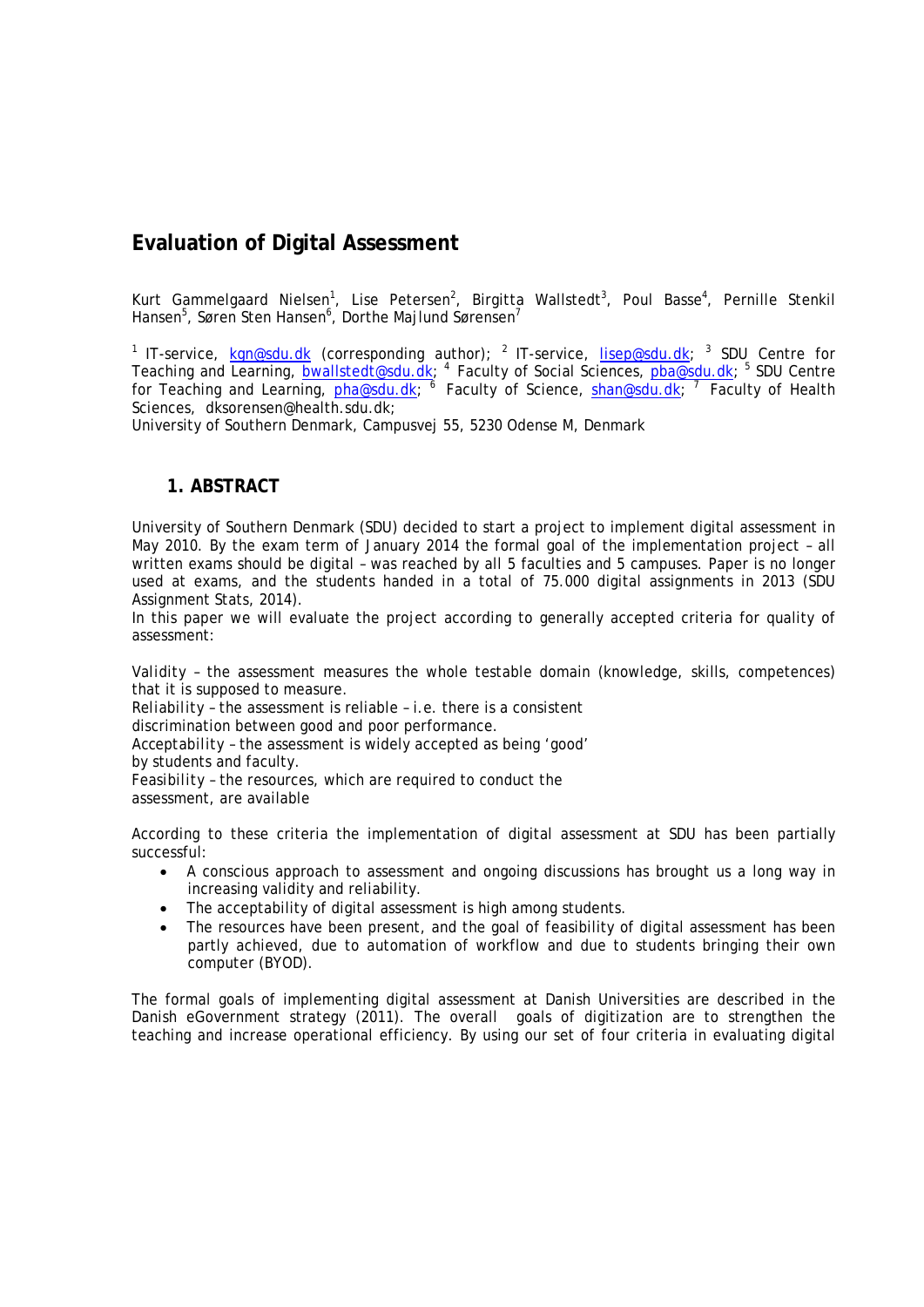assessment we attempt to impose more aspects to the evaluation, and to address the quality aspect in a more concrete and direct way.

# **1. Overview - The Digital Assessment Project at SDU**

SDU offers 222 programs (Bachelor and Master). The overall goal of the Digital Assessment Project is that digital assessment is implemented in all courses using written exams. Digitization of teaching and assessment is part of the foundation of a modern university, and the society expects that graduates are competent in working digitally.

The project period formally was 2010-2013. It was setup by the vice-chancellor with a steering committee and 5 working groups, in accordance with the Danish eGovernment Strategy (2011). The steering committee has had 17 meetings, and in September 2012 the Business Case was extended to include digital workflow before, during and after the exam.

The 5 working groups were:<br>1. Legal advice group.

- 1. Legal advice group, implementation of ministerial order, SDUs obligations to students etc.<br>2. Technical learning management system group, handling and administrating the possibiliti
- 2. Technical learning management system group, handling and administrating the possibilities in the LMS.
- 3. IT-technical group, developing and implementing technical requirements.
- 4. Invigilator group, education and coordination of invigilators.
- 5. Workgroup for digital feedback and anti plagiarism.

Many different assessment methods are in use at SDU, incl. oral examination, and several IT-tools have been developed and implemented and are under continuous development to meet the demands of a multifaceted university. At an early stage in the project it was decided that the BYOD principle (Bring Your Own Device) was to be used in written exams, to ensure flexibility, smoother logistics and a higher service level for the students.

Initially, the focus of the project was primarily on the following methods of assessment (exams):

- Tests with multiple choice and multiple answer questions.
- Essay exams with and without access to the Internet and to other sources of information (books, notes etc.). Some of them with access to special applications like SDUs digital pen tool, SDU Scribble, various math software or similar.
- Combinations of the above.

In the later phases of the Digital Assessment Project, more informative assessment methods, incl. portfolio, have received more attention.

In addition, at the Faculties of Science and Social Sciences there is a tendency towards more digital tests, either to replace or to supplement other exam formats (essay exam, take home assignment). Whereas the Faculty of Health Sciences was well under way with a reorganization of teaching and exam when the Digital Assessment Project started, and tests was already a widely used exam format.

During the project period exam formats have received increased attention, and been discussed more in the new digital context – and even though the project formally ended, this process is still ongoing.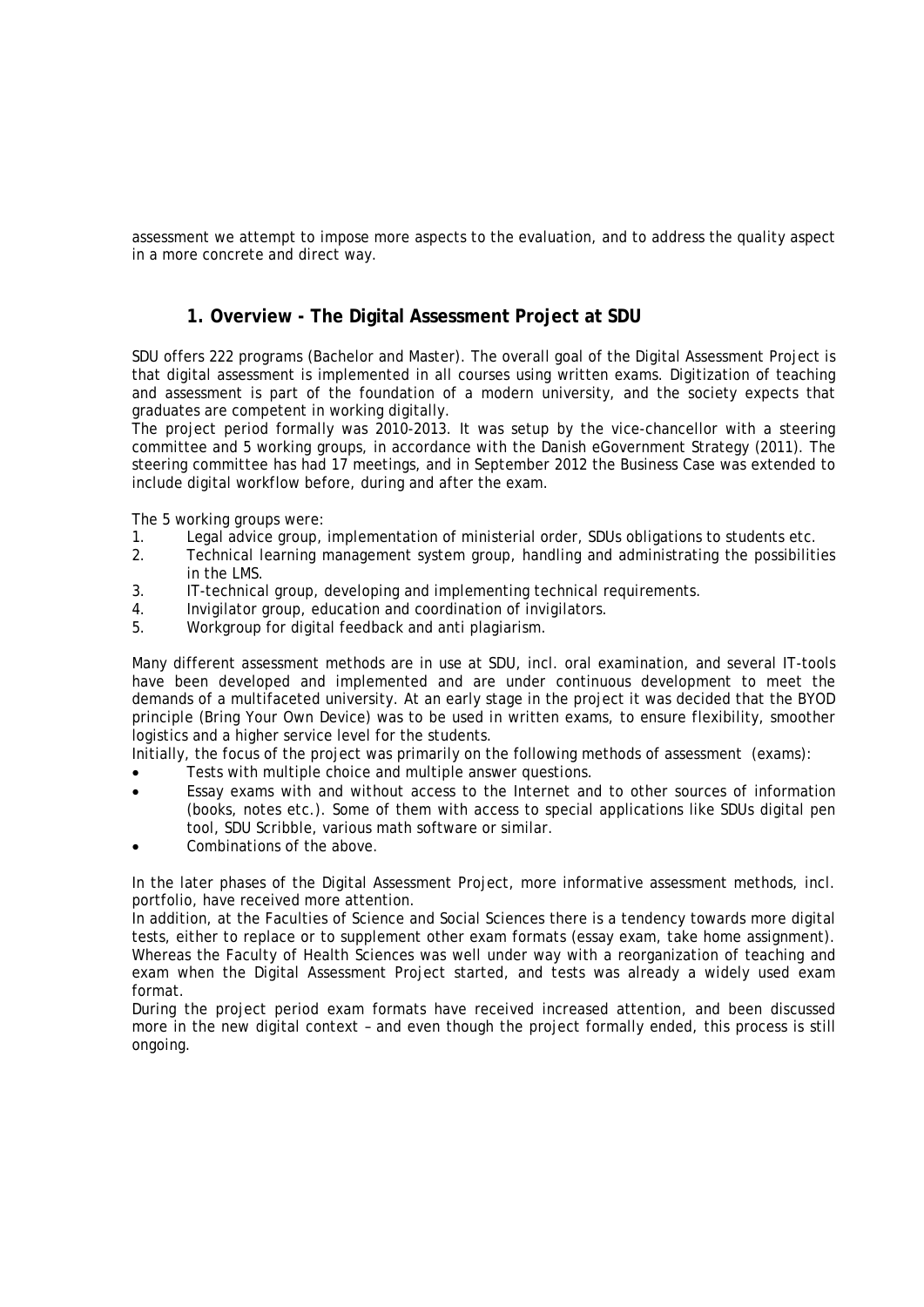A series of workshops on assessment methods are offered by the SDU Centre for Teaching and Learning. Hopefully, this will support the development towards increasingly valid and reliable assessment strategies in the future.

### **2. Validity and reliability**

*Validity* means that the assessment measures the content (knowledge, skills, competences) it is supposed to measure – that the entire subject area is covered, and the exact outcomes of the course are tested. *Reliability* means that the assessment is reliable – i.e. there is a consistent distinction between good and poor performance.

At an early stage of the project we spotted the potential of digitizing tests, and digital tests have become widely used at SDU. Digitization allows you to ask and mark numerous questions. Validity and reliability is a function of the number of questions asked in the test – a high number of questions ensure that a substantial amount of the content is tested (leading to a high *content validity*). This also means that the result is not determined by chance – all students answer the same questions, and there are no inter-item reliability problems. Furthermore, it is easier to create question databases across institutions and nations.

At the same time, *reliability* is affected by the quality of the individual question - a question no one is able to answer, or one that every student answers correctly, does not discriminate between good and bad performance. Digitization facilitates the (statistical) analysis of the test results so that the inferior questions (with low discrimination) can be identified and removed, in the process of marking. Thereby *reliability* as well as *validity* is very well supported by digitization.

SDU and The Faculty of Health have done much work developing assessment with digital tests, primarily with multiple choice questions. In the period of March 2012 to February 2014 The Faculty of Health conducted 85 digital test exam events, with a total of 10.000 participating student (app.). Typically, the tests consist of a high number of questions (50 questions or more per hour).

According to the Faculty of Health Sciences, digital assessment has not been a precondition for using multiple choice tests as an exam format. The implementation of tests began before the digital assessment project, and was done without digitization, but digitization allowed a feasible way of handling the tests and test exams, and allowed for a safer and faster statistical analysis and subsequent processing of exam results.

At the Faculties of Science and of Social Sciences the use of digital tests for assessment is increasing. However, a slightly different approach is used, where each question requires time consuming calculations to be made, and the result thereof enables the student to pick the right answer. This assessment form has proven fully able to discriminate between good and poor performance (high *reliability*), and has

gained acceptance from faculty as well as students. Indeed, one exam in Biochemistry with 93 students, consisting of 50% essay and 50% test with multiple choice questions, showed good correlation between individual students performance in the two parts of the exam. The two parts were marked by different persons. This result further supports the general view that digital test exams are reliable.

One aspect of *reliability* is the risk of students cheating and plagiarizing. In general, it is wise to assume that a certain fraction of students will try to cheat. At SDU this problem is being addressed in several different ways.

Digital assessment allows for some measures that make cheating far more difficult. Among them are anti-plagiarism software, and software that partly lock the computer, and block Internet access.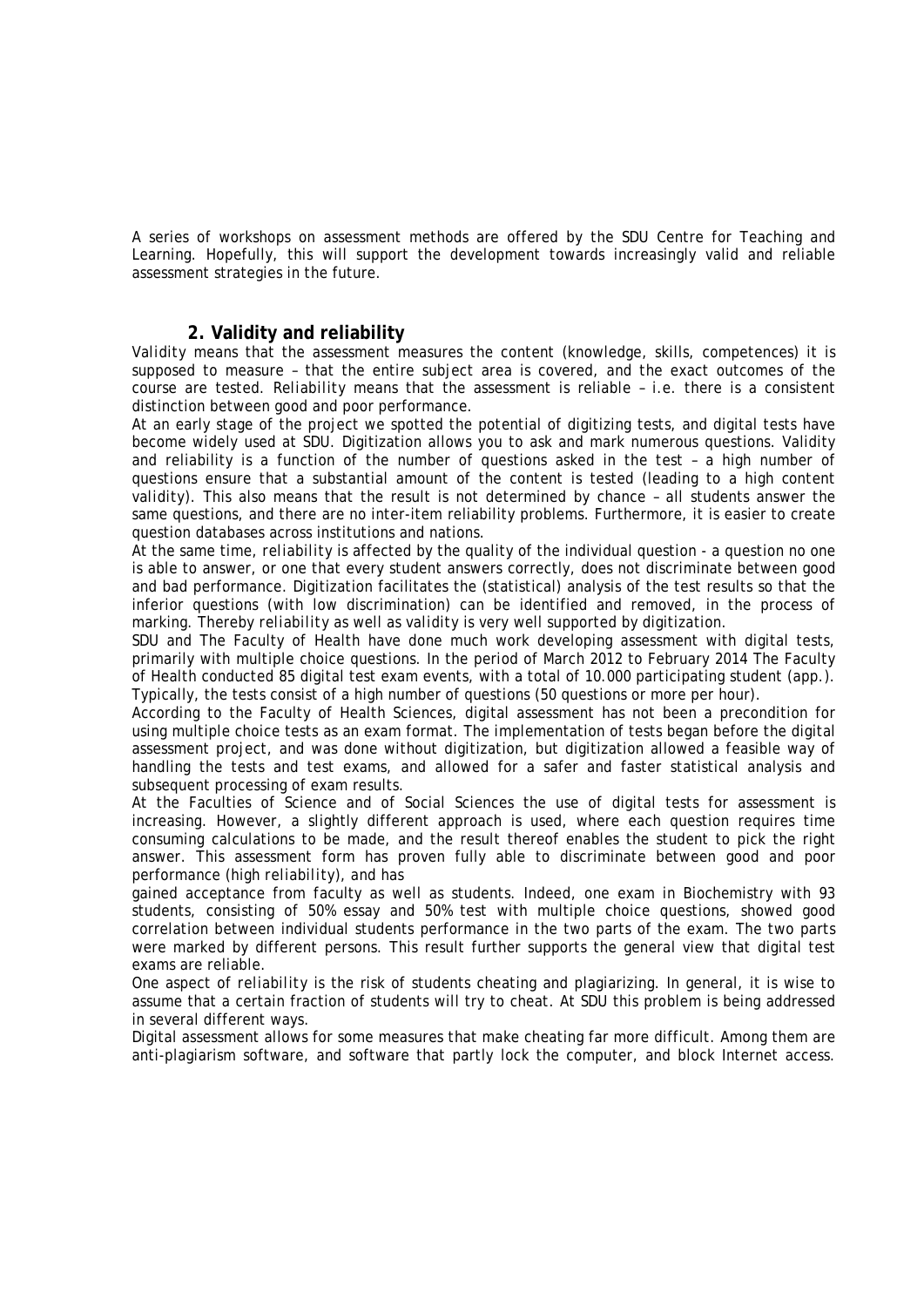With open-internet exams, anti plagiarism software is a very important tool in hindering cheating and plagiarism – and we have experienced that when the students are informed that their assignment will be checked they are less likely to cheat. It is easier to cheat when the content of an assessment is presented in the same way to all students, but in a digital test it is possible to randomly select test questions from a databank, or randomize the order of questions, or the order of answer possibilities.

Special courses have been designed for our corps of invigilators to make them able to spot when students cheat. Furthermore, hands-on inspections of student computer during exam have been done at random, by IT-staff (app. 1000 spot-checks).

In 2013 175 students was caught cheating/plagiarizing, by copying text from the internet, from fellow students or in other ways breaking the rules of academic integrity. During the period of implementing digital assessment the number of students caught cheating has been increasing.

When SDU compare these numbers with other Danish Universities SDU has a higher relative score. However, the baseline is not the same, in that SDU, due to digitization and anti-plagiarism software, has a better chance of spotting the cheaters. The other universities have digitized their assessment to a lesser extent, and therefore they are not able to benefit similarly from using antiplagiarism software.

It is our experience that not only does the use of anti-plagiarism software help in discovering cheating, it certainly also is a great help in investigating and documenting cheating cases. It should be noted that suspicion of cheating at SDU is always followed up by interviewing the student under suspicion. Furthermore, it is our experience that administration and follow-up on the output from the anti plagiarism software (reports from every assignment) can be time consuming and tedious. A robust digital flow is necessary to be able to take full advantage of anti-plagiarism software.

#### **3. Acceptability**

*Acceptability* means that students as well as faculty and external stakeholders have confidence in the assessment, and that it is generally accepted as a good assessment method.

In the original Business Case an important argument was that the students wanted digital assessment.

In the evaluation of the Study and Educational Environment 2013, all full time and part time students have been asked to respond to a questionnaire. 22% of all students responded (Studie og Undervisningsmiljøvurdering, 2013).

"The students' overall evaluation of the virtual study and educational environment is above average, and they have predominantly given a positive response regarding IT-help at the digital assessment" (Evaluation of the Study and Educational Environment, 2013).

It is noteworthy that the student satisfaction with IT-help during exam ranged from 3,49 to 3,72 (based on Faculty) on a scale from 1 to 5. From the survey there is no significant difference between faculty, gender, age or campus.

Furthermore, a subgroup of the students expressed a positive attitude towards digital assessment in the 'comments' field of the survey, whereas there were no negative comments.

Alltogether, the survey indicate that acceptability among students towards digital assessment is high. It is an interesting observation that even though the approach among faculty members to digital assessment is rather diverse, the student satisfaction is at a consistently high level.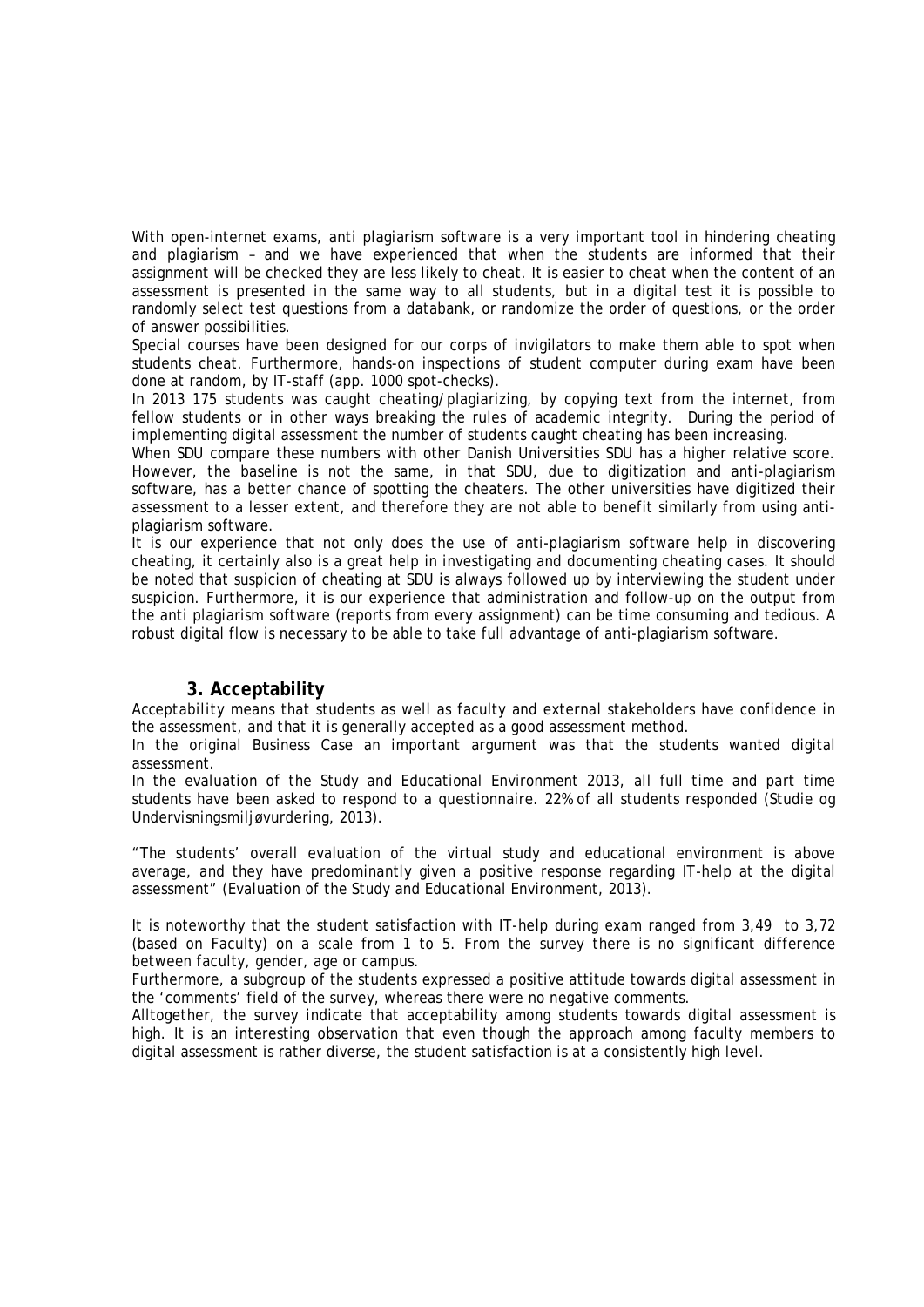At Aarhus University, Denmark a similar workflow based system was introduced. Here a survey was send to 369 faculty members of which 98 responded. 75% of the faculty members were positive towards the digital assessment solution (Projekt Digital Eksamen, Aarhus University, 2012).

There has been no formal evaluation of faculty acceptability towards digital assessment at SDU. However, it is evident that in the first phases of the project a fraction of faculty members were worried about acceptability and security/technical issues. Among the issues were formulas and sketches drawn by hand, and other things that are not easily digitized. Digital pen, scanners etc. are now in use, and aid in solving these problems. Basically, doing digital assessment encourages a different way of thinking, which may in turn lead to innovation. Technical problems have proven to be much less significant than expected, also leading to a higher acceptability among faculty.

### **4. Feasibility**

 $\overline{a}$ 

*Feasibility* means that the resources, which are required to conduct the assessment, are present – e.g. staff, examination rooms, IT equipment and time. In the assessment strategy you have to consider the balance between the significance and the costs of each test.

SDUs LMS (Blackboard with supplementary modules) is under continuous development, to meet the demands from the different methods of digital assessment. In January 2014, 21108 students logged on to the LMS, and 22946 assignments were handed in during the month<sup>[1](#page-5-0)</sup>. These numbers illustrate how widely used the LMS is for teaching as well as for assessment.

Almost all assignmentst at SDU are registered via the LMS, and in 2013 a total of 75.000 hand-ins (written exams) were registered.

In order to do a cost-benefit analysis, we first need to estimate the direct cost:

| Six full-time IT-supporters: $6 * 50.000$ :              | 300.000 Euro.              |
|----------------------------------------------------------|----------------------------|
| Student employees (TA):                                  | 66.000 Euro.               |
| Technical solutions and IT-staff for education software: | 730.000 Euro.              |
| Invigilators/supervisors:                                | 500.000 Euro. <sup>2</sup> |

There are no other direct costs because the exams are conducted in ordinary classroom and the students bring their own device. The estimated cost for the 75.000 assignments is therefore app. 1,596 mill. Euro per year, or 21 Euro per assignment.

It should be noted that the Faculties have additional administrative workload with digital assessment. The cost of this is not estimated here, and is expected to decrease with time.

In addition to the benefits described in the three chapters above, digital assessment gives us the possibility of digital workflow and automation, and a reduction in printed pages (estimated 500.000 pages).

In an article comparing digital assessment at University of Tasmania, Australia and University of Edinburgh, Scotland (Fluck & Mogey, 2013) the described solutions do not incorporate digital workflow, hence the benefits of digital assessment are smaller.

In a project on digital assessment at Aarhus University the cost and benefit of digital assessment with workflow was estimated for app. 100.000 assignments (Lindhardt, Blok & Hansen, 2012).

<span id="page-5-0"></span><sup>1</sup> SDU had in 2013 a total student population of 28729: app. 73% of all student logged on

<span id="page-5-1"></span><sup>&</sup>lt;sup>2</sup> According to definitions used in Bencheit, international benchmarking for HEI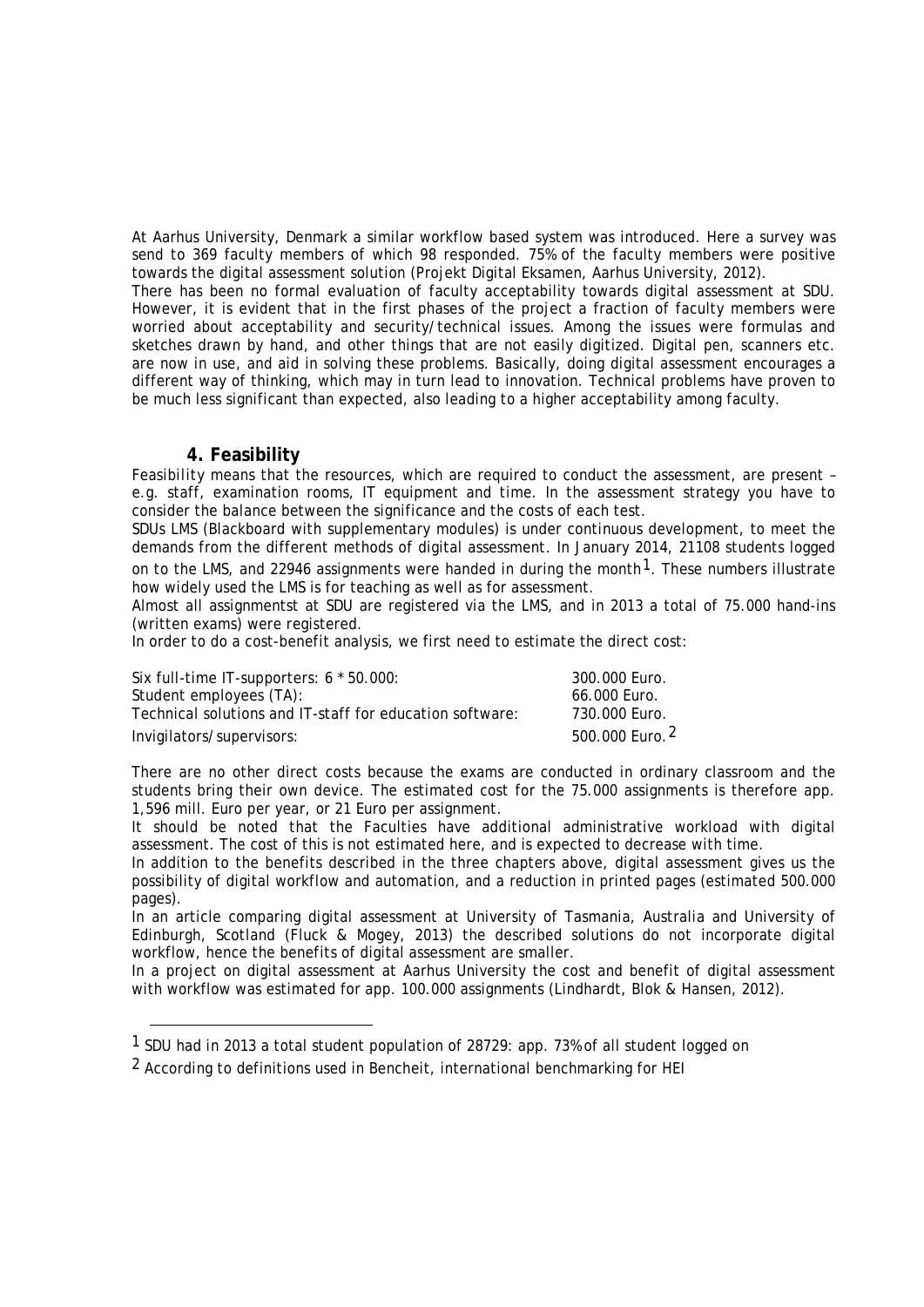In the pre-project 1671 users were involved with 327 censors and they concluded that the cost for 100.000 asignments would be 0,82 mill. Euro per year. The conclusion was that the main benefit was gained from automation of the workload of administrative faculty members. The Digital Assessment Project at Aarhus University incorporates workflow, and is therefore comparable to the one at SDU.

At SDU we have not estimated the time spent on administration before and after digital assessment, but because the 2 universities are similar in organization, technical setup and competence, we find the estimate to be realistic. Although SDU conduct only 75.000 assignments, and therefore only 34 of the numbers estimated by Aarhus University.

In comparison, Aarhus University cost per assignment was estimated to 8,2 Euro, and SDU cost is estimated to 21 Euro.

The difference is partly due to differences in how and where to allocate the cost. For instance, the cost for invigilators is at SDU allocated to digital assessment, but not at Arhus University. This alone would reduce the SDU cost by 32%. The setup for both SDU and Arhus University requires invigilators to be present in the exam rooms.

From the benchmarking we can only conclude that implementing digital assessment has not yet reached return of investment at SDU. At best it has re-allocated the cost when conducting digital assessment

### **5. Conclusion**

In conclusion, we may assume that digital assessment have provided improved opportunities in terms of:

- Digital assessment helps us to test what we want to test by offering new opportunities and tools in search of increased validity and reliability. First and foremost, the students work with their computer when they study, and now they can do so at assessment as well. It is therefore potentially possible to obtain a larger degree of alignment between teaching and assessment. However, difficulties with digitizing certain handwritten things, the open Internet problem a.o. have not yet been solved. The potential of digital assessment can still be developed and exploited better, and will be in the coming years.
- The acceptability of digital assessment is high among students, but possibly lower among faculty members. It can be assumed that faculty member acceptability will increase as digital assessment is developed more.
- Improved possibilities for testing the reliability of a digital test exam, and thereby improved possibilities for developing exams towards better reliability
- The ressources have been present, and the goal of feasibility of digital assessment has been partly achieved, due to automation of workflow and due to students bringing their own computer (BYOD). We expect that we in the coming years will be able to diversify and reallocate the costs, and thereby achieve higher feasibility.

### **6. REFERENCES**

Evaluation of the Study and Educational Environment (English summary) (2013). Retrieved March 13, 2014 from

[http://static.sdu.dk/mediafiles//F/9/B/%7BF9B7F963-D501-4E38-9911-](http://static.sdu.dk/mediafiles/F/9/B/%7BF9B7F963-D501-4E38-9911-7979A1D0607A%7DEnglish%20summary%20-%20The%20Evaluation%20of%20the%20Study%20and%20Educational%20Environments%202013.pdf)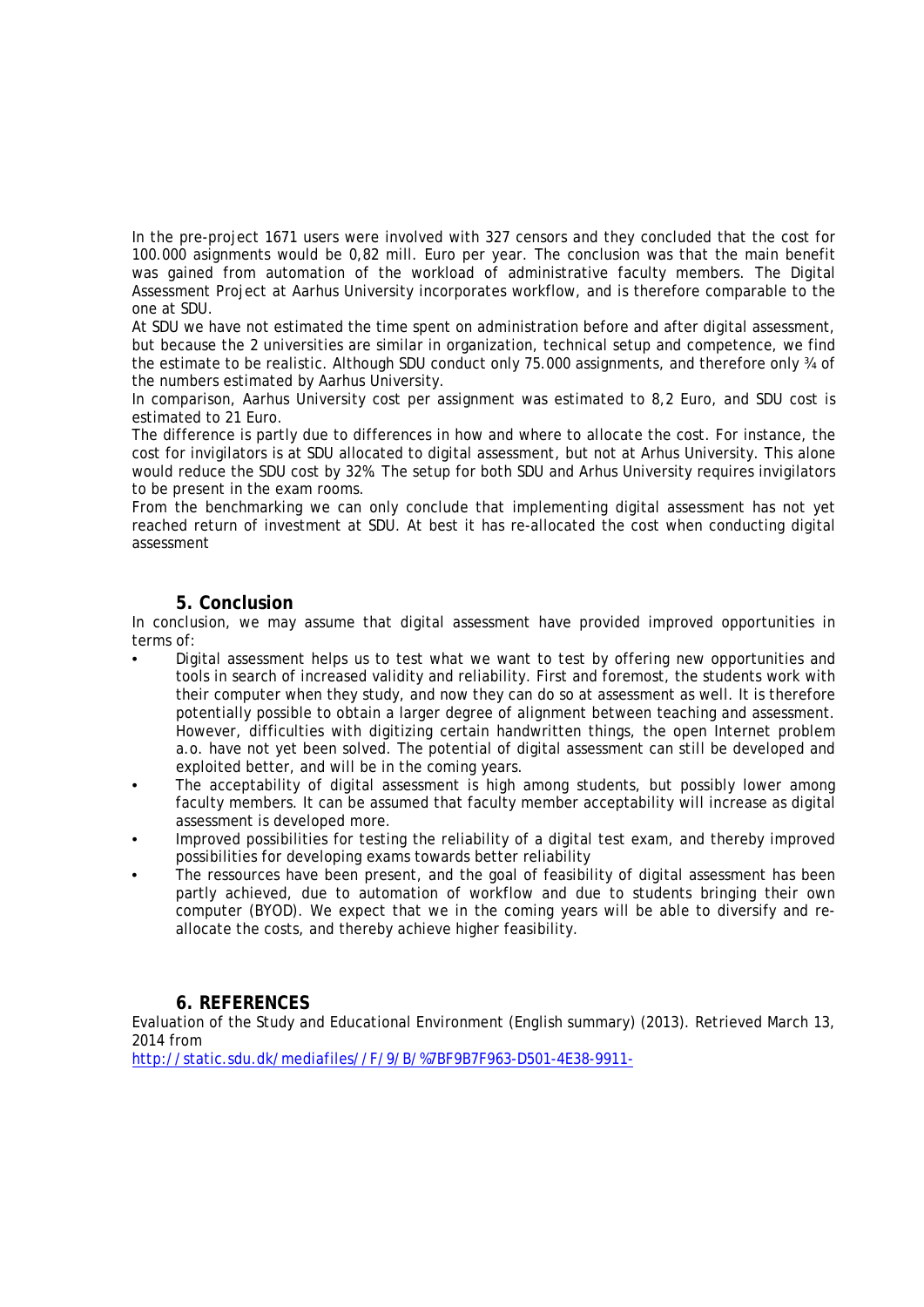[7979A1D0607A%7DEnglish%20summary%20-](http://static.sdu.dk/mediafiles/F/9/B/%7BF9B7F963-D501-4E38-9911-7979A1D0607A%7DEnglish%20summary%20-%20The%20Evaluation%20of%20the%20Study%20and%20Educational%20Environments%202013.pdf) [%20The%20Evaluation%20of%20the%20Study%20and%20Educational%20Environments%202013.pdf](http://static.sdu.dk/mediafiles/F/9/B/%7BF9B7F963-D501-4E38-9911-7979A1D0607A%7DEnglish%20summary%20-%20The%20Evaluation%20of%20the%20Study%20and%20Educational%20Environments%202013.pdf)

Fluck & Mogey, Comparison of Institutional Innovation: Two Universites' Nurturing of Computerbased Examinations, 2013. X World Conference on Computers in Educaton, Torun, Poland, 2013.

Lindhardt, M.W.; Blok, R. and Hansen, H.J. (2012) Overgang til Digital Aflevering og bedømmelse af skriftlige opgaver (in Danish), p. 33. Retrieved March 13, 2014 from ( in Danish), p. [http://www.digst.dk/~/media/Afsluttede%20projekter/100%20procent%20digitalisering%20af%20skri](http://www.digst.dk/%7E/media/Afsluttede%20projekter/100%20procent%20digitalisering%20af%20skriftlige%20opgaver%20ved%20universitetet/Moderniseringsstyrelsen_final_m_bilag.pdf) [ftlige%20opgaver%20ved%20universitetet/Moderniseringsstyrelsen\\_final\\_m\\_bilag.pdf](http://www.digst.dk/%7E/media/Afsluttede%20projekter/100%20procent%20digitalisering%20af%20skriftlige%20opgaver%20ved%20universitetet/Moderniseringsstyrelsen_final_m_bilag.pdf)

Projekt Digital Eksamen, Aarhus University (2012). Retrieved March 13, 2014 from <http://digitaleksamen.au.dk/projektdigitaleksamen/evalueringer/pilot-4/>

SDU Assignment Stats (2014). Retrieved March 13, 2014 from <http://webhotel.sdu.dk/prod/assignmentstats/>

Studie og Undervisningsmiljøvurdering (in Danish) (2013). Retrieved March 13, 2014 from [http://static.sdu.dk/mediafiles//6/9/C/%7B69CD8934-7E79-45CB-B967-7EDC08A555C2%7DStudie-](http://static.sdu.dk/mediafiles/6/9/C/%7B69CD8934-7E79-45CB-B967-7EDC08A555C2%7DStudie-%20og%20Undervisningsmilj%C3%B8vurdering%202013.pdf) [%20og%20Undervisningsmilj%C3%B8vurdering%202013.pdf](http://static.sdu.dk/mediafiles/6/9/C/%7B69CD8934-7E79-45CB-B967-7EDC08A555C2%7DStudie-%20og%20Undervisningsmilj%C3%B8vurdering%202013.pdf)

The Danish eGovernment Strategy 2011-2015 - The Digital Path to Future Welfare (2011). Retrieved March 13, 2014 from [http://www.digst.dk/~/media/Files/Digitaliseringsstrategi/Engelsk\\_strategi\\_tilgaengelig.pdf](http://www.digst.dk/%7E/media/Files/Digitaliseringsstrategi/Engelsk_strategi_tilgaengelig.pdf)

# **7. AUTHORS' BIOGRAPHIES**



**Kurt Gammelgaard Nielsen**

[http://www.linkedin.com/profile/view?id=5351271&locale=en\\_US&trk=tyah2&trkInfo=tas%3AKurt%20Ga](http://www.linkedin.com/profile/view?id=5351271&locale=en_US&trk=tyah2&trkInfo=tas%3AKurt%20Gammelg%2Cidx%3A1-1-1) [mmelg%2Cidx%3A1-1-1](http://www.linkedin.com/profile/view?id=5351271&locale=en_US&trk=tyah2&trkInfo=tas%3AKurt%20Gammelg%2Cidx%3A1-1-1)

**Lise Petersen**

[http://www.linkedin.com/profile/view?id=2455863&trk=nav\\_responsive\\_tab\\_profile](http://www.linkedin.com/profile/view?id=2455863&trk=nav_responsive_tab_profile)

#### **Birgitta Wallstedt**

[http://www.linkedin.com/profile/view?id=21512541&locale=en\\_US&trk=tyah2&trkInfo=tas%3Abirgitta%2](http://www.linkedin.com/profile/view?id=21512541&locale=en_US&trk=tyah2&trkInfo=tas%3Abirgitta%20wall%2Cidx%3A1-1-1) [0wall%2Cidx%3A1-1-1](http://www.linkedin.com/profile/view?id=21512541&locale=en_US&trk=tyah2&trkInfo=tas%3Abirgitta%20wall%2Cidx%3A1-1-1)

#### **Poul Basse**

[http://www.linkedin.com/profile/view?id=5359218&locale=en\\_US&trk=tyah2&trkInfo=tas%3Apoul%20bas](http://www.linkedin.com/profile/view?id=5359218&locale=en_US&trk=tyah2&trkInfo=tas%3Apoul%20basse%2Cidx%3A1-1-1) [se%2Cidx%3A1-1-1](http://www.linkedin.com/profile/view?id=5359218&locale=en_US&trk=tyah2&trkInfo=tas%3Apoul%20basse%2Cidx%3A1-1-1)